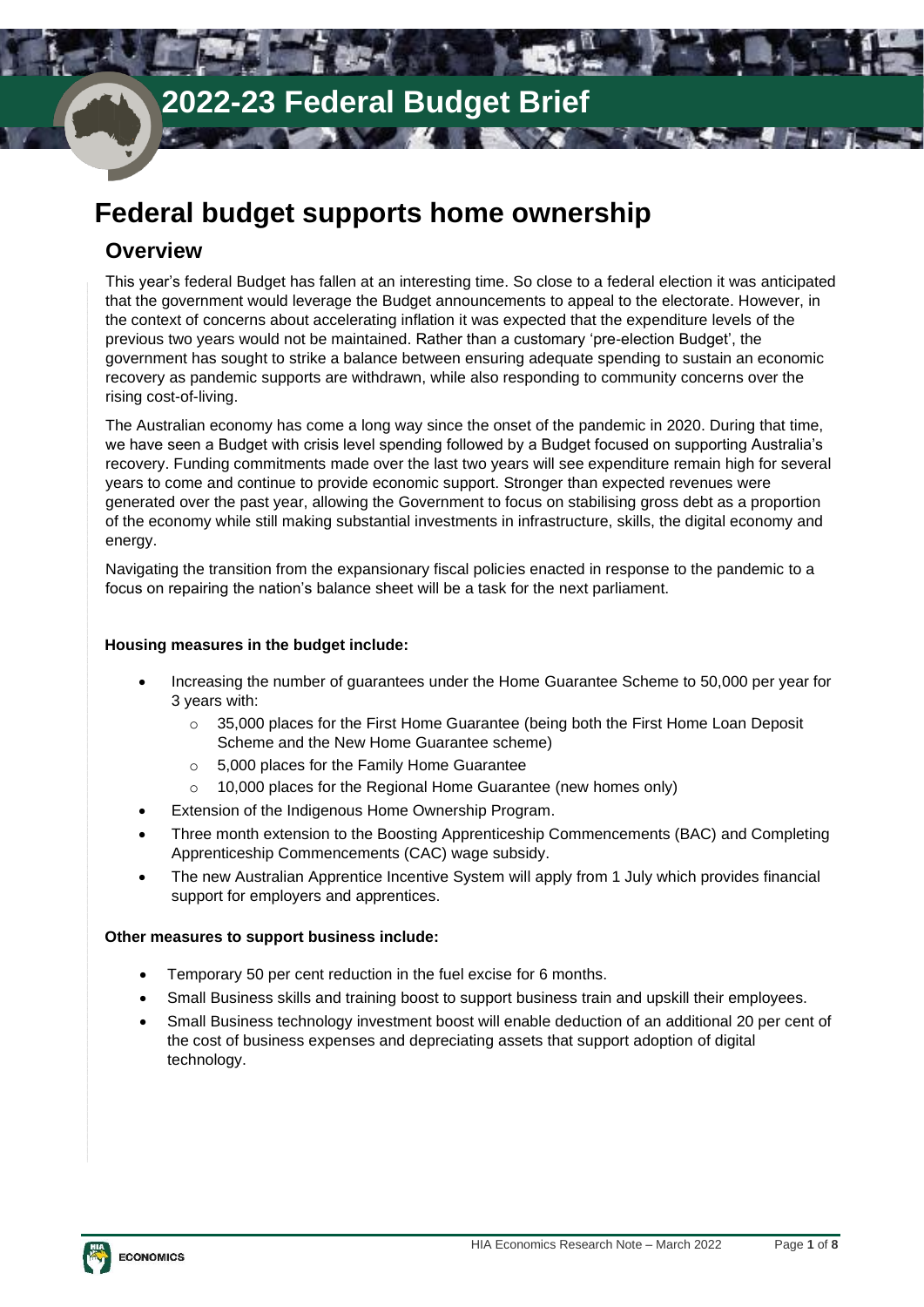**B** 11

## **Economic Outlook**

## **Key Treasury Forecasts underlying Budget 2022/23:**

|                                              | 2020/21  | 2021/22 | 2022/23 | 2023/24 | 2024/25 | 2025/26 |
|----------------------------------------------|----------|---------|---------|---------|---------|---------|
| Underlying Cash Balance (\$ billions)        | $-134.2$ | $-79.8$ | $-78.0$ | $-56.5$ | $-47.1$ | $-43.1$ |
| Underlying Cash Balance (Per cent of<br>GDP) | $-6.5$   | $-3.5$  | $-3.4$  | $-2.4$  | $-1.9$  | $-1.6$  |
| Unemployment Rate                            | 5.1      | 4       | 3.75    | 3.75    | 3.75    | 4.0     |
| Consumer price index                         | 3.8      | 4.25    | 3.0     | 2.75    | 2.75    | 2.5     |
| Real GDP Growth                              | 1.5      | 4.25    | 3.5     | 2.5     | 2.5     | 2.5     |
| Dwelling Investment Growth                   | 3.2      | 5.0     | 3.5     | $-0.5$  |         |         |
| Total business investment Growth             | $-1.5$   | 5.5     | 9.0     | 1.0     |         |         |
| Mining investment                            | $-1.4$   | 0.5     | 9.5     | 1.5     |         |         |
| Non-mining investment                        | $-1.5$   | 7.0     | 9.0     | 1.0     |         |         |

 $\blacksquare$ 

 $\sim$   $\sim$   $\sim$ 

In the 2021/22 Budget, the Treasurer stated the intention to implement an expansionary Budget until the unemployment rate is below the pre-pandemic levels. In February 2022, Australia's unemployment rate fell to 4.0 per cent, well below the 5.0 per cent predicted in the 2021/22 Budget papers and lower than the 4.5 per cent predicted in the 2021/22 Mid-Year Economic and Fiscal Outlook (MYEFO). This is the lowest unemployment rate since August 2008 and significantly lower than pre-pandemic levels.

In the RBA's February Statement of Monetary Policy, they forecast unemployment will be 4.0 per cent in June 2022 before falling to 3.75 by the end of the year. Budget projections indicate the unemployment rate is expected to drop to 3.75 in 2022/23 and remaining at that level until 2024/25.

This low unemployment comes as inflationary pressures mount and the increasing cost of living is front of mind for the majority of Australians. Inflation rose by 3.5 per cent in 2021, almost half of this was driven by just two sectors – fuel prices and home building costs. The RBA were discounting much of the increase in CPI from 2021 as they were due to short-term events and were expected to ease. Geo-political events threaten to entrench these cost increases.

Treasury's expectations for inflation have strengthened since last year's Budget (May 2021). The consumer price index is now forecast to be 4.25 per cent in 2021/22, which is up from the 1.75 per cent predicted in May 2021's Budget and the 2.75 per cent predicted in the MYEFO. The consumer price index is predicted to be 3.0 in 2022/23, which is revised up from 2.5 per cent in the MYEFO.

Even with these strong levels of inflation, wages growth is only expected to be 3.25 per cent in 2022/23, up from 2.75 in the MYEFO.

Business investment was experiencing a stronger than expected recovery in the MYEFO, boosted by temporary business tax incentives. As a result, total business investment in 2021/22 was upgraded from 1.5 per cent in the Budget to 7.5 in the MYEFO. This was driven by non-mining investment, but mining investment was also upgraded. Total business investment in 2022/23 was forecast to be 8.0 per cent in the MYEFO.

Average commodity prices were higher in the MYEFO than assumed in the budget after reaching record highs during the year. In the 2021/22 MYEFO the iron ore price was assumed to decline to US\$55 per tonne and metallurgical and thermal coal prices were assumed to decline to US\$130 and US\$60 respectively. Actual prices exceeded these forecasts in 2021/22 at US\$134 per tonne for iron ore, \$512 per tonne for metallurgical coal and \$320 tonne for thermal coal.

Due to the volatile and uncertain nature of commodity prices, Treasury has maintained a conservative approach in their assumed prices for 2022/23.

Treasury's forecast for economic growth is unchanged from last year's MYEFO. Growth in real Gross Domestic Product (GDP) is forecast to be 3.5 per cent in 2022/23. GDP growth is forecast to be 2.5 per cent in 2023/24 and remain at that level for the forecast horizon.

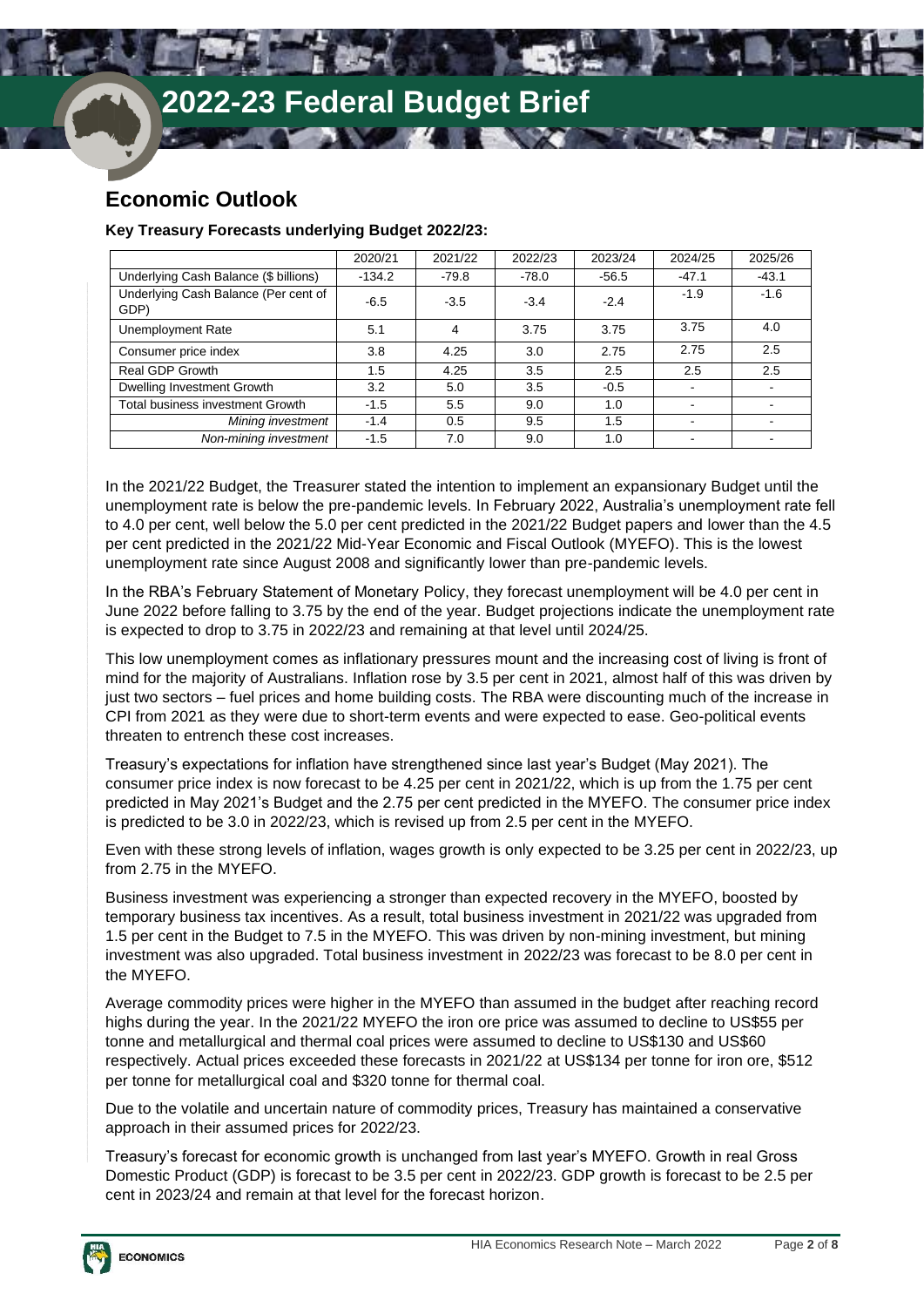With an end to emergency spending measures, a shift to budget recovery and increased revenues, the Budget deficit in 2021/22 is projected to be \$79.8 billion (or 3.5 percent of GDP) instead of the \$99.2 billion (4.5 per cent of GDP) forecast in the MYEFO.

**WE ARE WE** 

**TANK** 

Budget projections show the deficit improving over the forecast horizon, reaching \$78.0 billion in 2022/23, \$56.5 billion in 2023/24 and \$47.1 billion in 2024/25.

## **Population & housing**

Population growth is forecast to gradually return to the pre-pandemic level with net overseas migration reaching 235,000 per year in 2024/25 and 2025/26. This is consistent with the Centre for Population's *Population Statement* released in December which forecasts net overseas migration to reach 235,000 in 2024/25. The Centre for Population forecasts Australia's population growth rate to be just 0.3 per cent in 2021/22 before improving to 1.2 per cent in 2022/23 and 1.3 per cent in 2023/24. This is slower than Australia's pre-pandemic growth rate of 1.5 per cent.

There was no change to the Government's 160,000 cap on permanent migration. However within the cap the composition of migrants will change seeing more skilled worker visas and fewer family visas allocated. This move returns to the balance that existed prior to the disruptions to international travel.

Despite this return to growth, Australia's population is expected to be 1.5 million people lower after 10 years than expected before COVID-19. This will have an impact on demand for residential construction throughout this period.

While short-term investment in residential building is strong due to HomeBuilder, higher personal savings and low interest rates, Treasury projections show investment declining by 0.5 per cent in 2023/24. HIA's outlook is more pessimistic with a decline in dwelling investment of 3.4 per cent due to investment also being impacted by a rise in interest rates for the same period.

## **Budget Measures**

## **Housing Specific Measures**

Following the announcement of several significant housing related policies in the lead up to the Budget, there were few additional housing related policy measures set out in the Budget. The schemes which provide home buyers with a deposit guarantee (e.g. the First Home Loan Deposit Guarantee and the New Home Guarantee) are now grouped together under the 'Home Guarantee Scheme' banner, with a new regional component being added to the program. The scheme components include:

## **Family Home Guarantee**

5,000 places per year to 30 June 2025 for the Family Home Guarantee. This allows single parents who don't own their own home to purchase a home, new or existing, with a 2 percent deposit, subject to meeting other eligibility criteria.

## **First Home Guarantee**

35,000 guarantees per year ongoing for the First Home Guarantee. This enables first home buyers with a 5 per cent deposit to purchase a home, new or existing, subject to meeting other eligibility criteria.

## **Regional Home Guarantee**

From 1 October 2022, 10,000 places per year to 30 June 2025 for a new Regional Home Guarantee will enable people to purchase a new home in a regional location with a 5 per cent deposit. This scheme is open to those who have owned a home before but not in the previous five years and first home buyers. This scheme is also open to permanent residents, rather than limited to Australian citizens. The price thresholds for this scheme are yet to be determined and will be published prior to the 1 October 2022 start date.

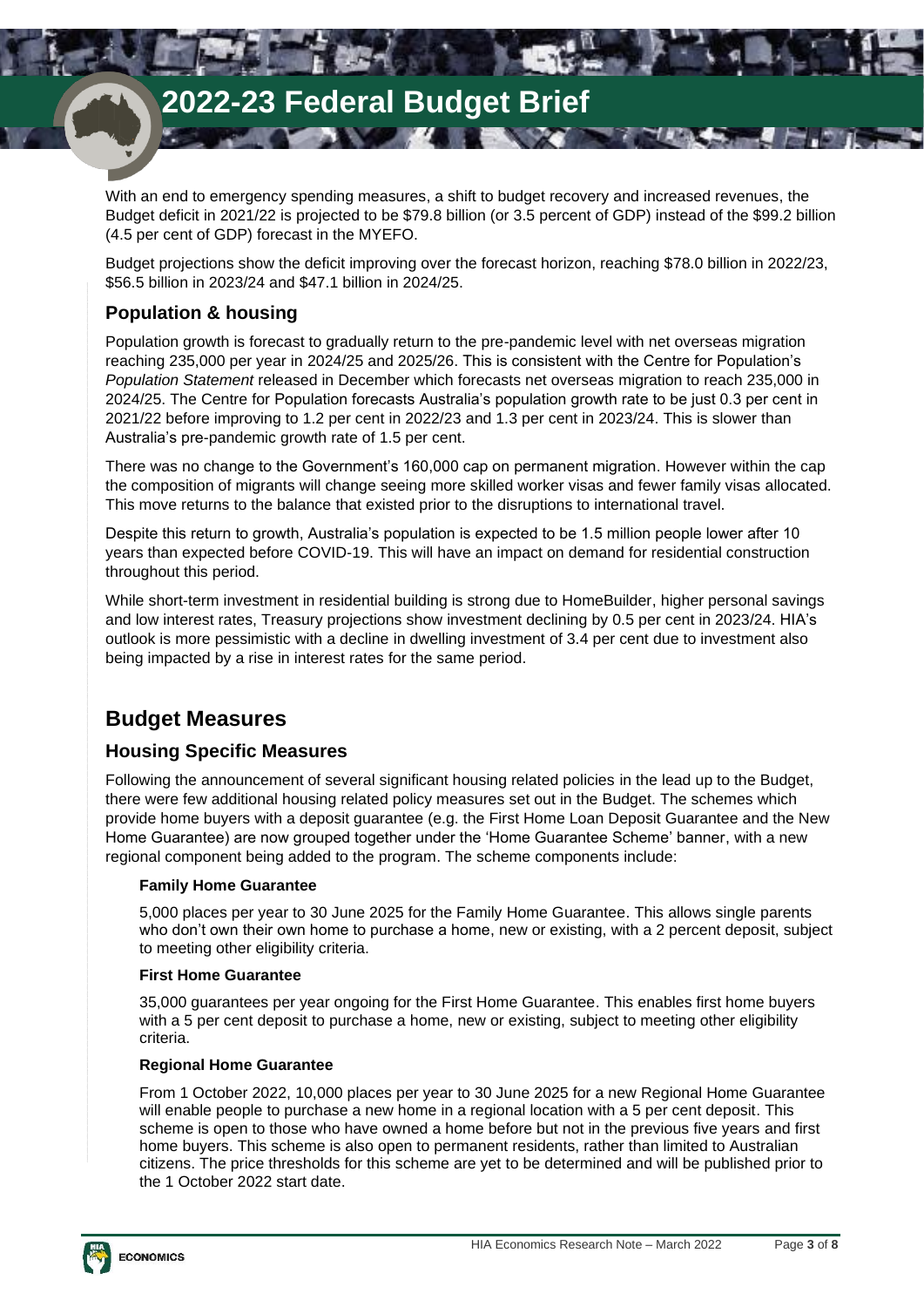## **National Housing Finance and Investment Corporation Bond Aggregator**

The Government will increase the guaranteed liability cap of the National Housing and Finance and Investment Corporation (NHFIC) by \$2.0 billion to \$5.5 billion to enable NHFIC to support increased loans through the Affordable Housing Aggregator. This will provide increased support for affordable rental housing delivered by community housing providers.

WARE WAS

**TAN** 

## **Indigenous Home Ownership Program Extension**

ы

The Government will re-profile existing funding provided to Indigenous Business Australia for regional housing construction loans as part of the Indigenous Home Ownership Program, at a cost of \$7.7 million over 5 years from 2021-22. More than \$100.0 million remains available from the Government's equity injection into the program to support new loans which will boost housing construction, create jobs and increase rates of Indigenous home ownership in regional Australia.

## **Support for Businesses**

## **Small Business – skills and training boost**

The Government is introducing a skills and training boost to support small businesses to train and upskill their employees. The boost will apply to eligible expenditure incurred from 7:30pm (AEDT) on 29 March 2022 (Budget night) until 30 June 2024.

Small businesses (with aggregated annual turnover of less than \$50 million) will be able to deduct an additional 20 per cent of expenditure incurred on external training courses provided to their employees. The external training courses will need to be provided to employees in Australia or online and delivered by entities registered in Australia.

Some exclusions will apply, such as for in-house or on-the-job training, and expenditure on external training courses for persons other than employees.

### **Small Business – technology investment boost**

The Government is introducing a technology investment boost to support digital adoption by small businesses. The boost will apply to eligible expenditure incurred from 7:30pm (AEDT) on 29 March 2022 (Budget night) until 30 June 2023.

Small businesses (with aggregated annual turnover of less than \$50 million) will be able to deduct an additional 20 per cent of the cost incurred on business expenses and depreciating assets that support their digital adoption, such as portable payment devices, cyber security systems or subscriptions to cloud-based services.

An annual cap will apply in each qualifying income year so that expenditure up to \$100,000 will be eligible for the boost.

## **Commonwealth's Deregulation Agenda**

The Government will provide \$1.4 million over 2 years from 2022-23 to the Attorney-General's Department to progress a national approach to modernise the execution of common legal documents.

### **Insolvency Reform**

The Government will provide \$29.8 million over 4 years from 2022-23 to further reform insolvency arrangements. Funding includes \$22.0 million to implement reforms to unfair preference rules, including enhancing the Assetless Administration Fund, from 1 July 2023; \$7.0 million to clarify the treatment of trusts with corporate trustees under Australia's insolvency laws; \$0.8 million in 2022-23 to implement the Government's response to the recommendations of the Independent Safe Harbour Review.

### **Modernising reporting systems including the Taxable Payments Reporting System**

The Government will provide businesses the option to report Taxable Payments Reporting System data (via accounting software) on the same lodgement cycle as their activity statements. It is anticipated that systems will be in place by 31 December 2023, with the measure to commence on 1 January 2024, for application to periods starting on or after that date. This measure will increase the

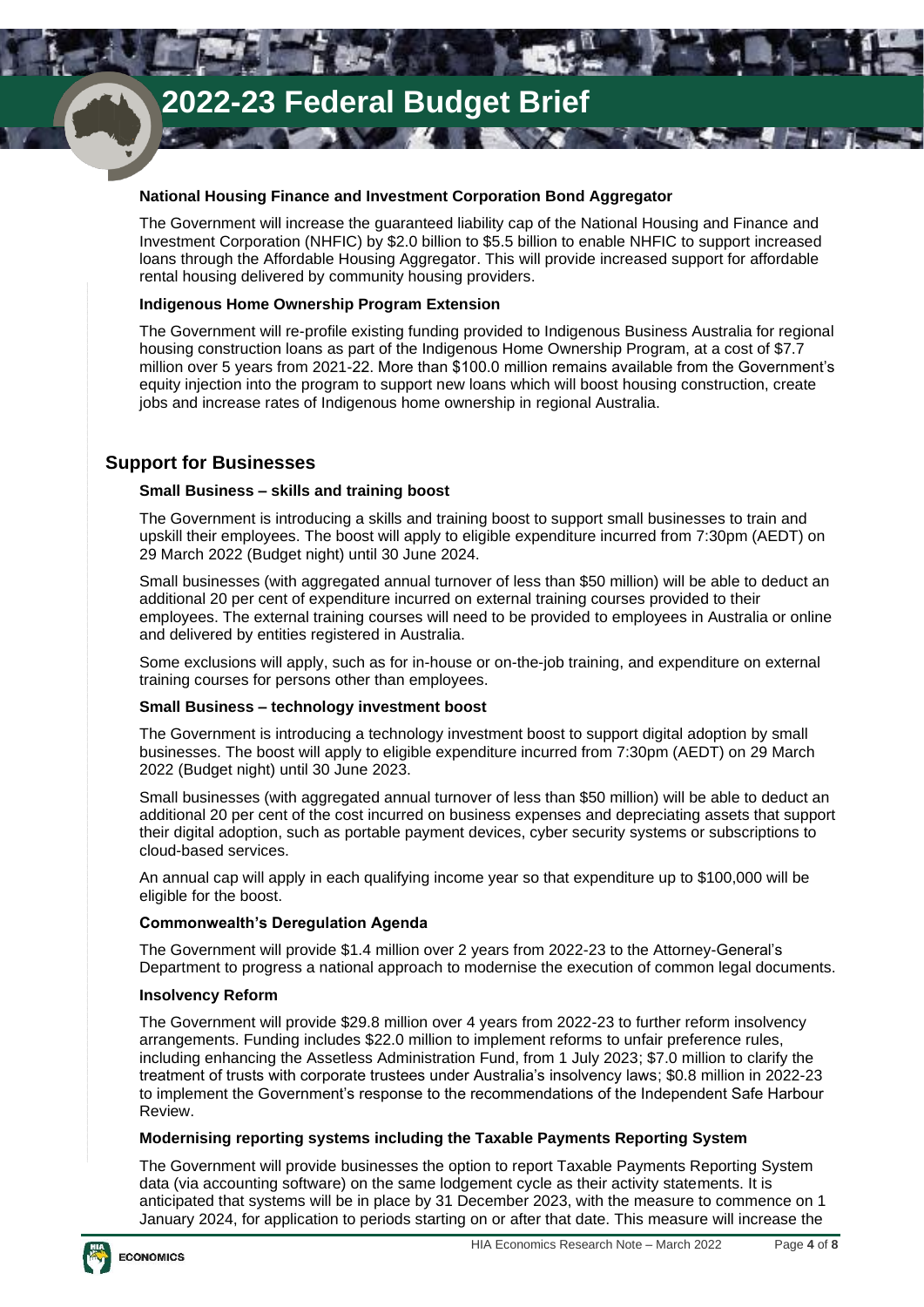**PARTIES** 

accuracy and timeliness of reporting while lowering compliance costs for taxpayers. The Government will consult with affected stakeholders, tax practitioners and digital service providers to finalise the policy scope, design and specifications of the measure. This measure is estimated to result in an unquantifiable impact on receipts over the forward estimates period.

**INVER** 

THE S

w

## **Regional Australia**

## **Regional Accelerator Program**

The Government will provide \$2.0 billion over 5 years from 2022-23 to establish the Regional Accelerator Program (RAP) to drive transformative economic growth and productivity in regional areas. The RAP will provide dedicated funding for regional businesses and communities to access programs targeted to local priorities in infrastructure, manufacturing and industry development, skills and training, research and development, and education.

Programs receiving the regional extension funding include (but are not limited to) the Modern Manufacturing Initiative, Australian Apprenticeships initiatives, Critical Minerals Accelerator Initiative, Export Market Development Grants, Recycling Modernisation Fund and Defence Industry programs.

## **Skills, Training and Job Creation**

## **Extension of the BAC and CAC wage subsidy to June 2022**

\$365.3 million has been committed to extend the Boosting Apprenticeship Commencements and Completing Apprenticeship Commencements wage subsidies that are already in place by 3 months to end on 30 June 2022. This will further support employers taking on and retaining new apprentices.

## **Australian Apprenticeships Support System**

From 1 July 2022, a new Australian Apprenticeships Incentive System will commence, providing an alternate arrangement to support employers and apprentices in priority occupations. \$954 million has been allocated over 5 years. The new arrangement includes:

- A new Australian Apprenticeships Priority List will be established, which sets out the occupations with an apprenticeship or traineeship pathway that have strong current and future demand. The list is based on the National Skills Commission analysis and will be updated every year.
- From 1 July 2022 30 June 2024 -providing wage subsidies of 10 per cent in first year, 10 per cent in 2nd year and 5 per cent in 3rd year but only to those occupations on the priority list.
- From 1 July 2024, support will transition to target employers and apprentices in priority occupations, including a \$4,000 hiring incentive for employers and an Australian Apprentice Training Support Payment of up to \$3,000 paid to apprentices.
- Up to a \$5,000 Apprentice in training support payment will apply for those in a priority occupation (\$1,250 every six months for two years) to the apprentice or trainee.
- Employers of apprentices in non-priority occupations will also receive a \$3,500 hiring incentive.

## **Women's Leadership Package**

\$38.6 million over 4 years from 2022-23 (and \$9.3 million per year ongoing) has been allocated to provide additional support for women who commence in trade occupations that are higher paying trade occupation on the Australian Apprenticeships Priority List, in order to boost the number of women participating in these roles.

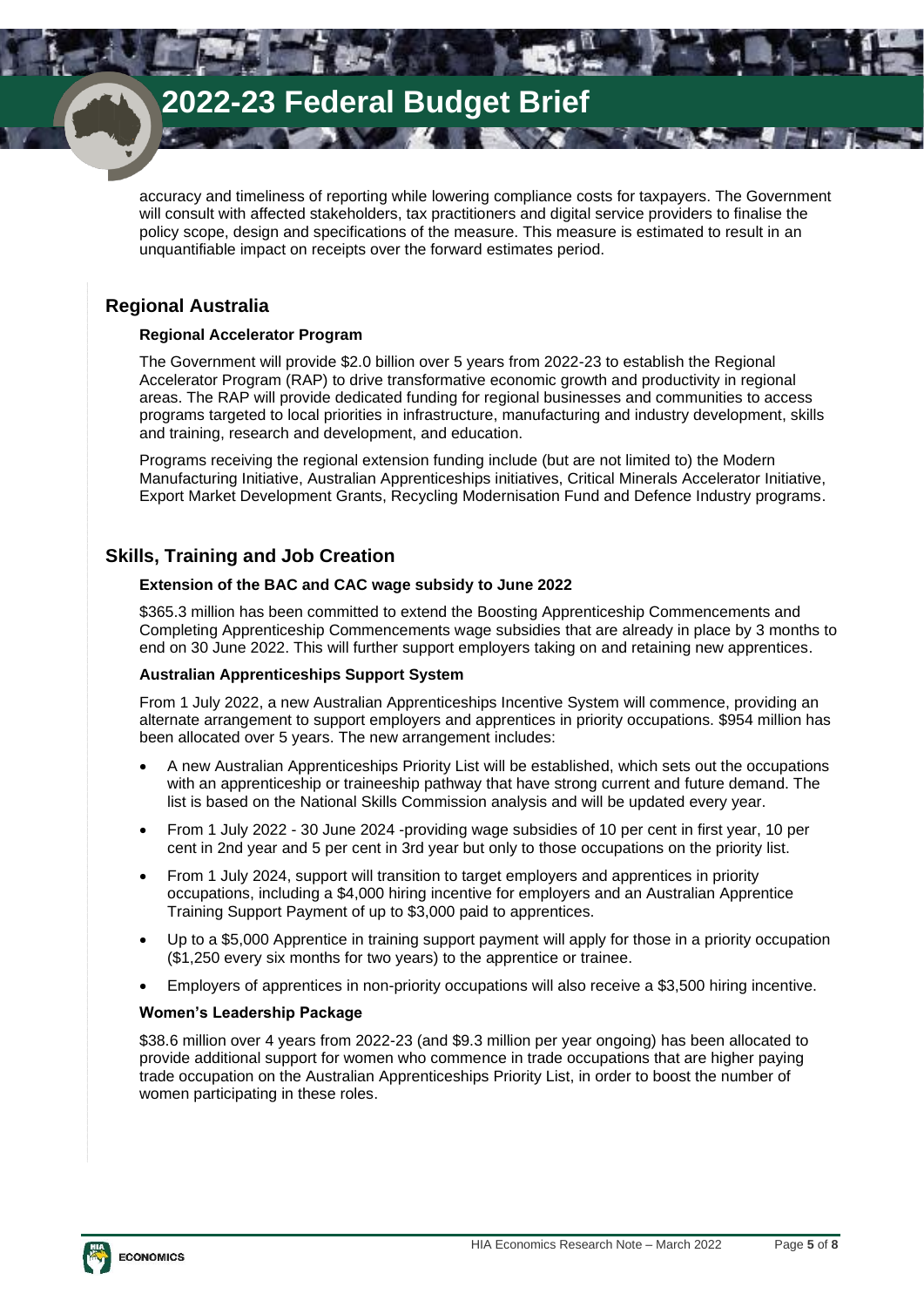## **Support for Households**

## **Addressing Cost of Living Pressures – temporary reduction in fuel excise**

**All Service** 

The Government will help reduce the burden of higher fuel prices at home by halving the excise and excise-equivalent customs duty rate that applies to petrol and diesel for 6 months.

**ANTI** 

**TANK** 

The excise and excise-equivalent customs duty rates for all other fuel and petroleum-based products, except aviation fuels, will also be reduced by 50 per cent for 6 months. The Government is seeking to reduce cost of living pressures experienced by Australian households and small businesses.

## **Cost of living tax offset – increasing the low and middle income personal tax offset (LMITO)**

The Government will increase the low and middle income tax offset (LMITO) for the 2021-22 income year. LMITO is targeted at low- and middle-income earners that are most susceptible to cost of living pressures.

This proposal will increase the LMITO by \$420 for the 2021-22 income year. This increases the maximum LMITO benefit in 2021-22 to \$1,500 for individuals and \$3,000 for couples.

## **Infrastructure Investment Measures**

There were a broad range of measures to boost investment in infrastructure around the country set out in the Budget, with funding for projects already in the pipeline and several new projects.

### **New South Wales**

The Government will provide \$3.3 billion from 2021-22 to fund priority road and rail projects in New South Wales to support economic recovery and jobs, increasing the Government's total commitment to transport infrastructure in New South Wales to \$48.5 billion since 2013-14. Funding includes:

- \$1.0 billion for the Sydney to Newcastle Tuggerah to Wyong Faster Rail Upgrade
- \$352.0 million for the Milton Ulladulla Bypass
- \$336.0 million for the Pacific Highway, Wyong Town Centre
- \$300.0 million for Grade Separating Road Interfaces
- \$264.0 million for the Newell Highway Heavy Duty Pavement Upgrades North Moree
- \$232.5 million for Mulgoa Road Stage 2 Glenmore Parkway to Jeanette Street, Stage 5A Blaikie Road to Jamison Road and Stage 5B Jamison Road to Union Road
- \$100.0 million for the Southern Connector Road, Jindabyne
- \$95.6 million for Picton Bypass and Picton Road Planning
- \$77.5 million for Sydney Metro Western Sydney Airport Stage 2 Business Case
- \$75.0 million for the Wakehurst Parkway
- \$65.0 million for the Hume Highway Intersection Upgrade, M5 Motorway Moorebank Avenue
- \$51.2 million for the Central Coast Highway Tumbi Road Intersection Upgrade
- \$30.0 million for the Tenterfield to Newcastle Corridor Upgrade
- \$25.0 million for Richmond Road Stage 1 Elara Boulevard to Heritage Road, Marsden Park
- \$20.0 million for the Toowoomba to Seymour Corridor Upgrade.

## **Victoria**

The Government will provide \$3.4 billion from 2021-22 to fund priority road and rail projects in Victoria to support economic recovery and jobs, increasing the Government's total commitment to transport infrastructure in Victoria to \$35.5 billion since 2013-14. Funding includes:

- \$1.2 billion for delivery of the Beveridge Interstate Freight Terminal
- \$920.0 million for the Outer Metropolitan Ring Rail South
- \$740.0 million for the delivery of the Western Interstate Freight Terminal
- \$280.0 million for the Beveridge Interstate Freight Terminal road connections, including Camerons Lane
- \$109.5 million for the Mickleham Road Upgrade
- \$45.0 million for Ballarat to Ouyen Corridor Upgrade
- \$23.1 million for the Canterbury Road Upgrade.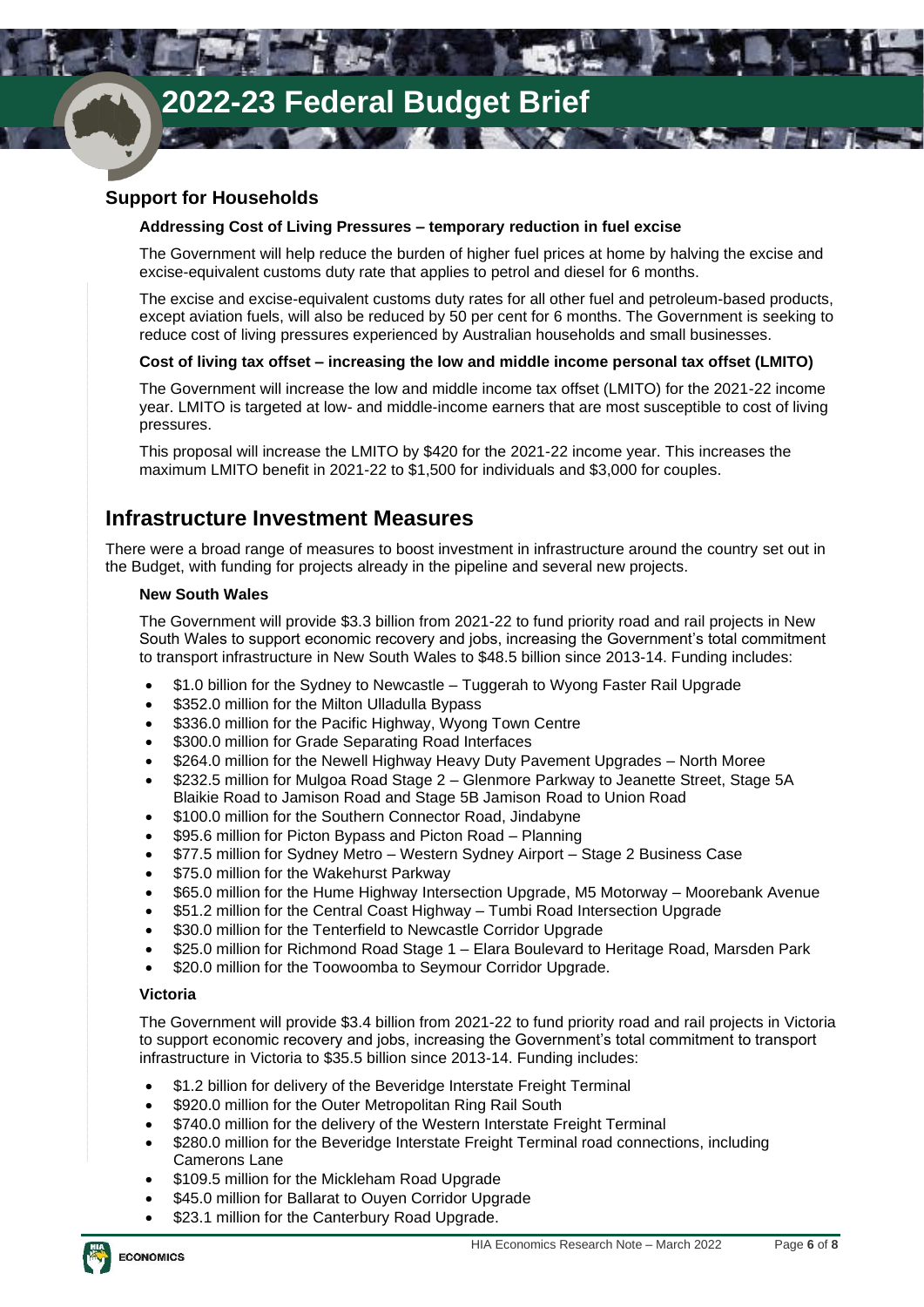$\sim$   $\alpha$ 

## **Queensland**

The Government will provide \$3.3 billion from 2021-22 to fund priority road and rail infrastructure projects in Queensland to support economic recovery and jobs, increasing the Government's total commitment to transport infrastructure in Queensland to over \$35.9 billion since 2013-14. Funding includes:

**All State** 

**TANK** 

- \$1.6 billion for the Brisbane to the Sunshine Coast Beerwah-Maroochydore Rail Extension
- \$1.1 billion for the Brisbane to the Gold Coast Kuraby-Beenleigh Faster Rail Upgrade
- \$190.0 million for the Mount Isa to Rockhampton Corridor Upgrade
- \$114.4 million for the Tennant Creek to Townsville Corridor Upgrade
- \$68.5 million for the Cooktown to Weipa Corridor Upgrade
- \$36.2 million for the Wyaga Creek Flood Improvement Project
- \$31.6 million for the Cairns to Northern Territory Border Corridor Upgrade
- \$27.2 million for Bruce Highway Upgrade Business Cases, including Anzac Avenue to Uhlmann Road, Buchanan Road to Caboolture Bribie Island Road, and Uhlmann Road to Buchanan Road
- \$22.5 million for the Brisbane Olympic and Paralympic Games 2032 Business Case Development
- \$19.1 million for the Townsville to Roma Corridor Upgrade
- \$14.4 million for the Phillips Creek Bridge Replacement Project
- \$11.0 million for the Coomera Connector Future Stages Business Case.

### **South Australia**

The Government will provide \$2.8 billion from 2021-22 to fund priority road projects in South Australia to support economic recovery and jobs, increasing the Government's total commitment to transport infrastructure in South Australia to \$13.7 billion since 2013-14. Funding includes:

- \$2.3 billion for the North-South Corridor Darlington to Anzac Highway
- \$200.0 million for Marion Road Anzac Highway to Cross Road
- \$120.0 million for the Adelaide Hills Productivity and Road Safety Package
- \$60.0 million for South East Freeway Managed Motorways Stage 2
- \$60.0 million for Targeted Investments to Improve National Supply Chain Resilience
- \$50.0 million for the Rural Roads Package including the Horrocks Highway Corridor and Safety Package
- \$20.0 million for the Marion Road and Sir Donald Bradman Drive Intersection Upgrade
- \$16.2 million for the Port Augusta to Perth Corridor Upgrade
- \$16.0 million for the Main South Road Productivity Package
- \$ 9.6 million for the South Eastern Freeway Safety Upgrade.

### **Western Australia**

The Government will provide \$1.7 billion over from 2021-22 to fund priority road and rail projects in Western Australia to support economic recovery and jobs, increasing the Government's total commitment to transport infrastructure in Western Australia to \$20.2 billion since 2013-14. Funding includes:

- \$441.2 million for the METRONET, including the Thornlie-Cockburn Link, High Capacity Signalling, Morrison Road Level Crossing Removal and the Yanchep Rail Extension projects
- \$320.0 million for Stages 2 and 3 of the Bunbury Outer Ring Road
- \$200.0 million for Stage 3 of the Tonkin Highway Extension
- \$178.0 million for Stages 1 and 2 of the Pinjarra Heavy Haulage Deviation
- \$145.0 million for the Thomas Road Dual Carriageway, South Western Highway to Tonkin Highway and the Interchange at Tonkin Highway
- \$140.0 million for Regional Road Safety Upgrades
- \$50.0 million for the Tonkin Highway North Ellenbrook Interchange
- \$48.0 million for Moorine Rock to Mount Holland Road Upgrades
- \$40.0 million for Newman to Katherine Corridor Upgrade Great Northern Highway Upgrade Newman to Port Headland Overtaking Lanes